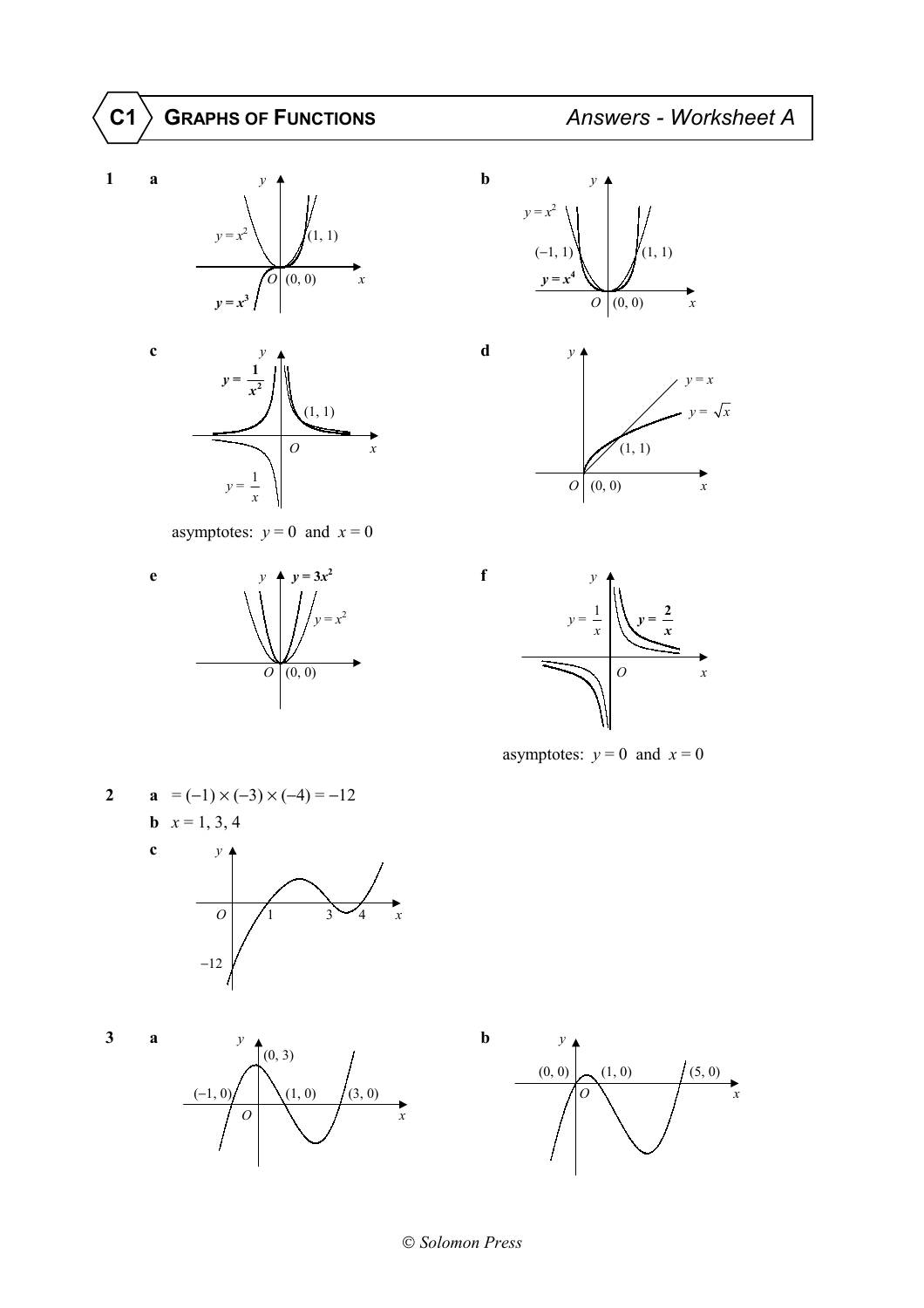











∴  $-5 = k - 2$  $k = -3$  *k* =  $-2$  $\int f(x) = -3x^2$ 

**8 a** 4 **b** 0 **c** 2 **d** 3

*y*  $\bigcap_{n=1}^{\infty} (0, pq^2)$ 

**6 TP** at  $(1, -2)$  **7** crosses *x*-axis at  $(-2, 0)$ ,  $(1, 0)$  and  $(2, 0)$ ∴  $f(x) = k(x-1)^2 - 2$  ∴  $y = k(x+2)(x-1)(x-2)$ crosses *y*-axis at  $(0, -5)$  crosses *y*-axis at  $(0, -8)$ <br>∴  $-5 = k - 2$  ∴  $-8 = 4k$ ∴  $f(x) = -3(x-1)^2 - 2$  ∴  $y = -2(x+2)(x-1)(x-2)$  $+ 6x - 5$ ] =  $-2(x + 2)(x<sup>2</sup> – 3x + 2)$  $=-2(x)$  $3^3 - 3x^2 + 2x + 2x^2 - 6x + 4$  $=-2x$  $3^3 + 2x^2 + 8x - 8$ ∴  $a = -2, b = 2, c = 8, d = -8$